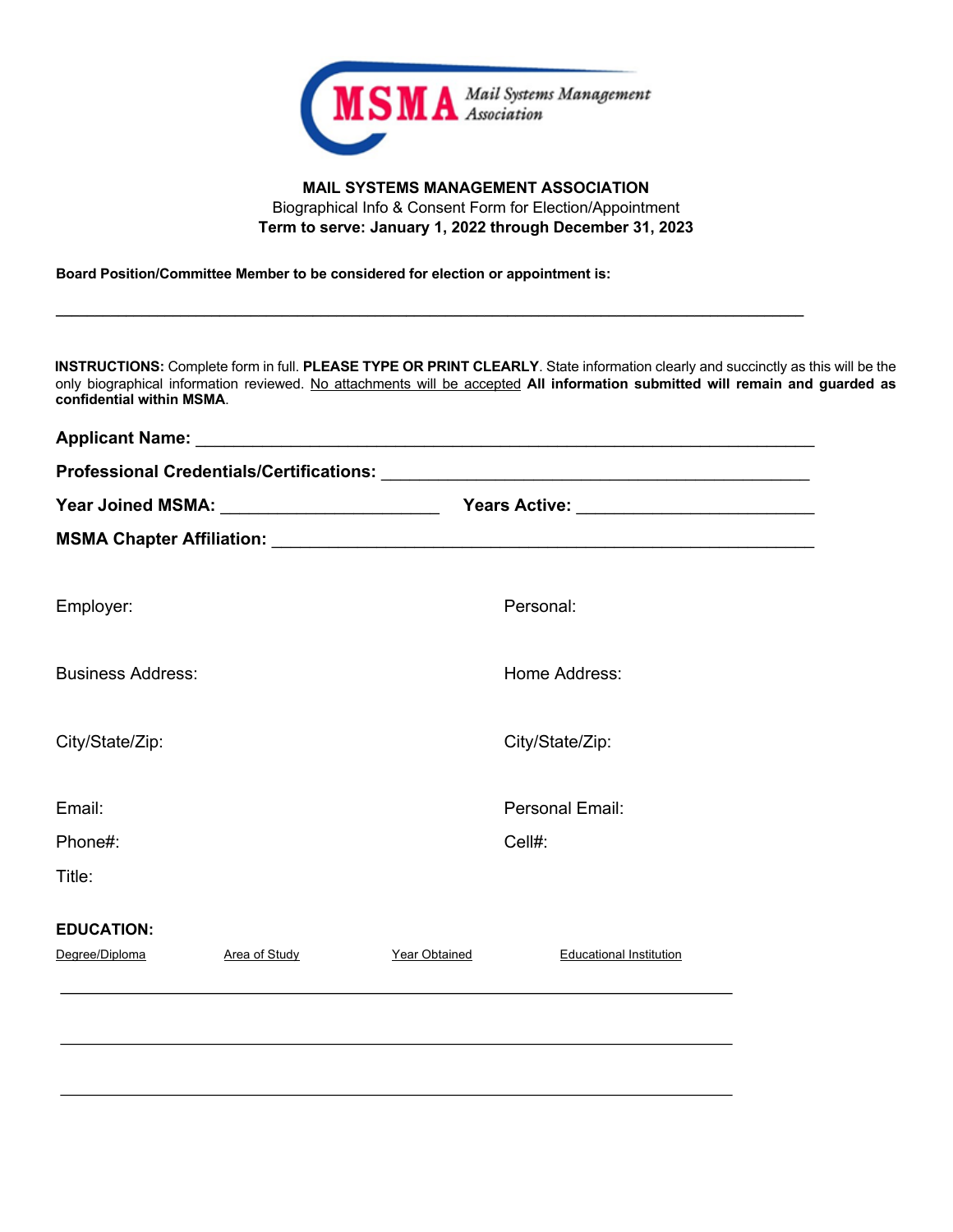## **OTHER ACADEMIC ACHIEVEMENTS & HONORS:** *(continuing education and certification)*

|                                                                               | <b>OTHER EMPLOYMENT POSITIONS HELD</b> (begin with most recent)                                 |          |
|-------------------------------------------------------------------------------|-------------------------------------------------------------------------------------------------|----------|
| Position                                                                      | <b>Term of Employment (dates)</b>                                                               | Employer |
|                                                                               |                                                                                                 |          |
|                                                                               |                                                                                                 |          |
|                                                                               |                                                                                                 |          |
|                                                                               |                                                                                                 |          |
|                                                                               |                                                                                                 |          |
|                                                                               |                                                                                                 |          |
|                                                                               |                                                                                                 |          |
|                                                                               |                                                                                                 |          |
|                                                                               | <b>ACTIVITIES WITH OTHER ASSOCIATIONS OR ORGANIZATIONS:</b>                                     |          |
|                                                                               | (mail industry, specialty organizations, national associations, civic or community involvement: |          |
|                                                                               |                                                                                                 |          |
|                                                                               |                                                                                                 |          |
|                                                                               |                                                                                                 |          |
|                                                                               |                                                                                                 |          |
|                                                                               |                                                                                                 |          |
|                                                                               |                                                                                                 |          |
|                                                                               |                                                                                                 |          |
|                                                                               |                                                                                                 |          |
|                                                                               |                                                                                                 |          |
|                                                                               |                                                                                                 |          |
|                                                                               |                                                                                                 |          |
|                                                                               | PRESENTER/-SPEAKER AT CONFERENCE OR MEETINGS: List courses and subject matter:                  |          |
|                                                                               |                                                                                                 |          |
|                                                                               |                                                                                                 |          |
|                                                                               |                                                                                                 |          |
|                                                                               |                                                                                                 |          |
|                                                                               |                                                                                                 |          |
|                                                                               |                                                                                                 |          |
|                                                                               | θ Consultant                                                                                    |          |
| <b>Current Profession:</b> (check one)<br>θ Administrator/Manager<br>θ Vendor | $\theta$ Educator                                                                               |          |

θ Other\_\_\_\_\_\_\_\_\_\_\_\_\_\_